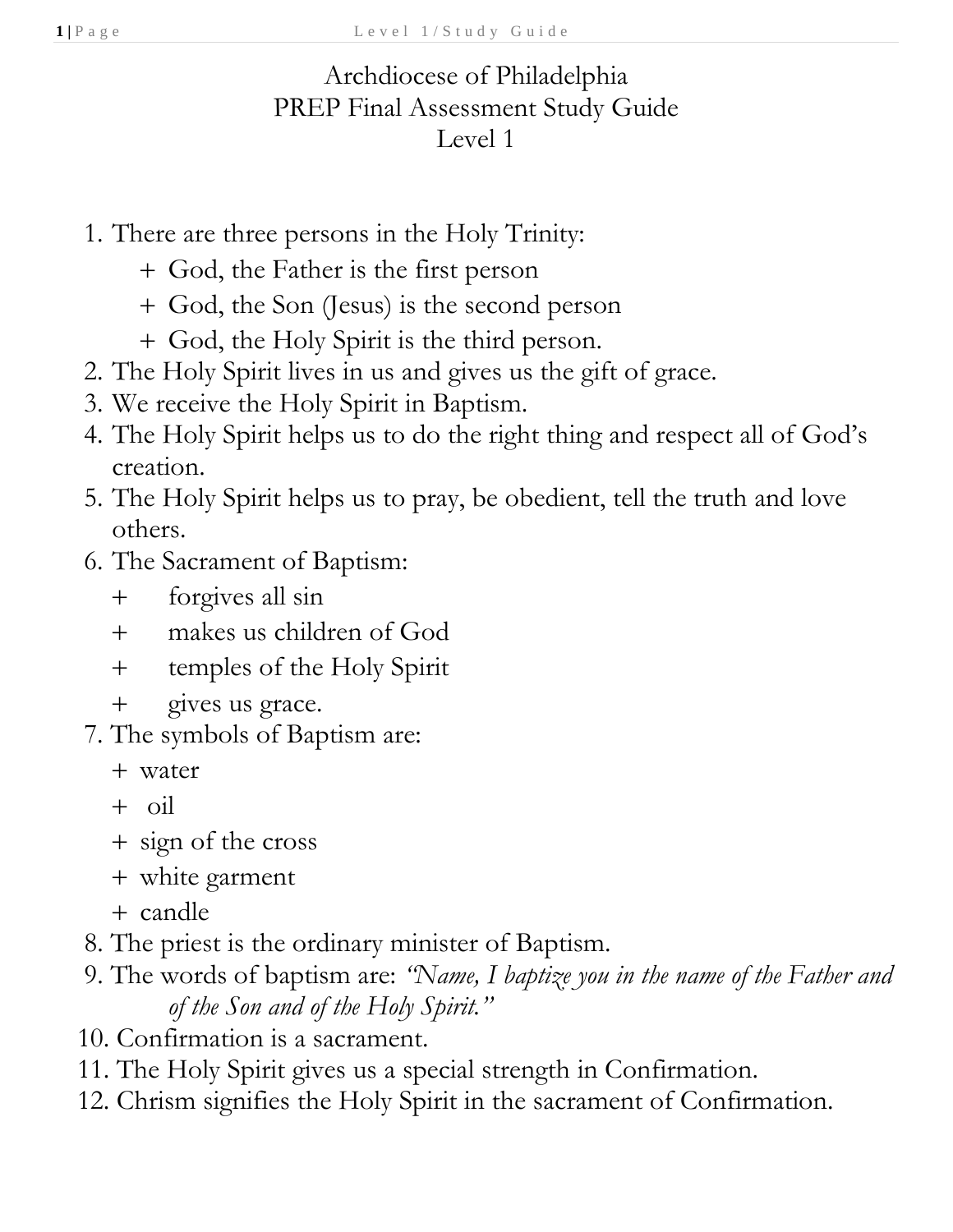- 13. Eucharist is a sacrament that is a sign of love and unity.
- 14. Holy Communion is not ordinary bread.
- 15. Holy Communion is the Body and Blood of Jesus Christ.
- 16. Jesus changed bread and wine into His Body and Blood at the Last Supper.
- 17. The apostles were the first priests.
- 18. The Blessed Mother is also known as the Mother of God and Mother of the Church.
- 19. Lent prepares us for Jesus' death on Good Friday and resurrection on Easter Sunday.
- 20. The priest wears purple vestments in Lent to show sorrow for our sins.
- 21. The first day of Lent is Ash Wednesday.
- 22. We receive blessed ashes on Ash Wednesday.
- 23. The Way of the Cross is a special Lenten prayer.
- 24. Holy Week begins on Palm Sunday.
- 25. Jesus changed bread and wine into His Body and Blood at the Last Supper.
- 26. Jesus gave his apostles the power to change bread and wine into his Body and Blood on Holy Thursday at the Last Supper.
- 27. Jesus died on the cross on Good Friday.
- 28. Jesus rose from the dead on Easter Sunday.
- 29. The priest wears white vestments on Easter because we are joyful.
- 30. Jesus returned to heaven on Ascension Thursday.
- 31. On Pentecost Sunday the Holy Spirit came to the apostles, with Mary, in the Upper Room.
- 32. God's family is called the Church.
- 33. The prayer that Jesus taught us is called the Our Father.
- 34. Jesus taught us to forgive others.
- 35. Blessed ashes, statues, medals, crucifixes, rosaries, the sign of the cross and holy water called sacramentals.
- 36. Saint Katharine Drexel's feast day is on March 3rd.
- 37. Saint John Neumann's feast day is on January 5<sup>th</sup>.
- 38. Saint Joseph's feast day is on March 19<sup>th</sup>.
- 39. We sing the entrance song because we gather as a community and are ready to celebrate the Mass.